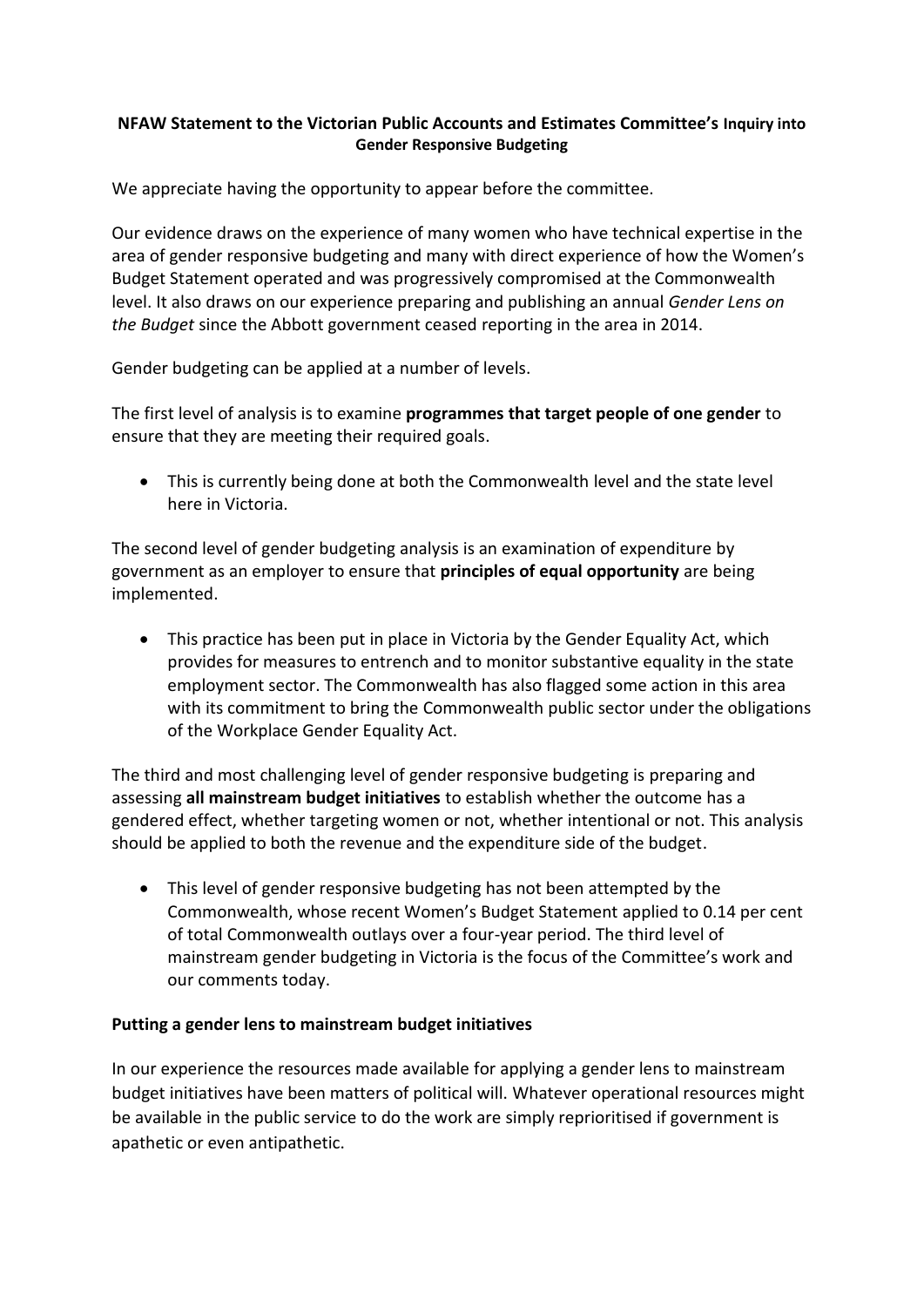At the Commonwealth level, early Women's Budget Statements prepared within government provided a comprehensive statement from each portfolio agency, over time the Women's Budget Statement was removed from the formal budget papers, radically shortened (from over 300 pages in the mid-1980s to 34 pages in 2011), and progressively transformed into a public relations document for the government of the day.

Although the Commonwealth published a Women's Budget Statement with the 2021-22 Budget papers, as we have already noted this was essentially a reporting of targeted measures already in place.

Where the Treasurer or head of government argues that "you don't fill out [pink forms and](https://www.smh.com.au/politics/federal/pink-tax-versus-blue-tax-the-case-for-taxing-women-lightly-20180613-p4zl34.html)  [blue forms on your tax return](https://www.smh.com.au/politics/federal/pink-tax-versus-blue-tax-the-case-for-taxing-women-lightly-20180613-p4zl34.html)", little by way of constructive gender responsive budgeting is likely to emerge.

Reflecting on the history of the Women's Budget Statement in the Commonwealth, our view is that it is critical that **both budget inputs and budget outputs** should be placed as far as possible outside the political reach of a given government.

## **Budget inputs**

It is not easy for any government to put reviews of its own performance out of its own hands. We strongly congratulate the Victorian Government on the amendments to its Gender Equality Bill which strengthened the scope for ongoing, objective gender analysis of budget inputs.

- The Gender Equality Act provides that agencies must assess the effects that any of its policies, programs or services may have on people of different genders. NFAW recommended that rather than requiring this report every 4 years as originally specified, agencies should report annually. We made this recommendation so that gender-disaggregated data and gender specific analyses from the assessments could be used for annual budget inputs and post-budget analysis. The 4-year reporting cycle proposed in the bill has been cut down to 2 years in the Act, and agencies are also on notice that their annual data will be considered relevant.
- We also argued that rather than having agency actions mandated by the bill overseen by a mainstream department, oversight of the Gender Equality Act should be given to an independent statutory authority. This has been done with the establishment of the Commission for Gender Equality in the Public Sector. The change is very welcome, and means that the quality of data inputs and of policy analyses will be guided and evaluated outside direct political reach.

These two measures in the Gender Equality Act mean that the new Treasury unit to advise on gender-responsive budget decision-making should have annual access to critical decision-making data and policy advice, and that the quality and comprehensiveness of this data should increase over time.